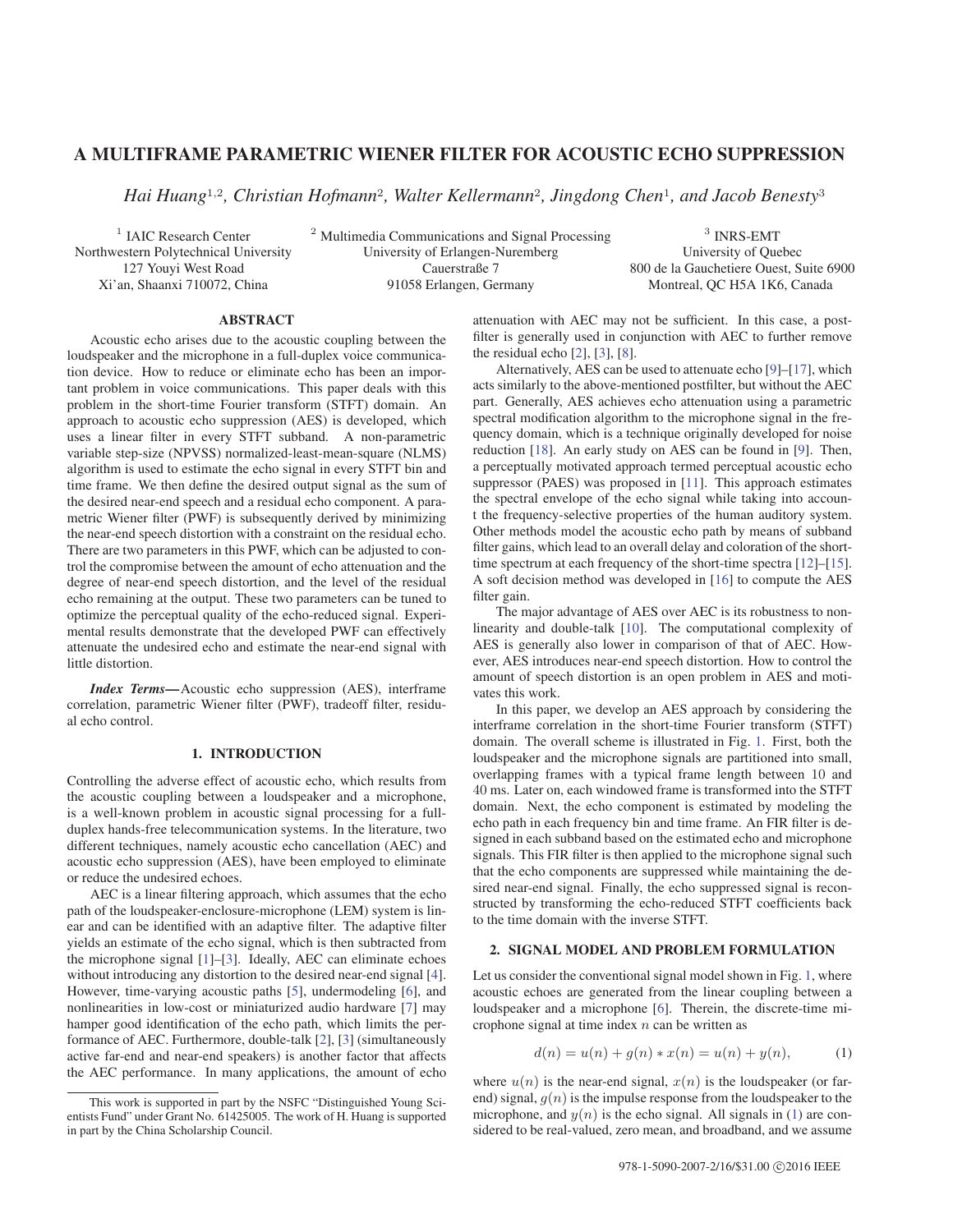that  $u(n)$  and  $y(n)$  are uncorrelated.

Using the STFT, the signal model given in (1) can be expressed in the time-frequency domain as

$$
D(k,m) = U(k,m) + Y(k,m),\tag{2}
$$

where  $D(k, m)$ ,  $U(k, m)$ , and  $Y(k, m)$  are the STFTs of  $d(n)$ ,  $u(n)$ , and  $y(n)$ , respectively, at the frequency bin  $k \in$  $d(n)$ ,  $u(n)$ , and  $y(n)$ , respectively, at the frequency bin k  $\{0, 1, \ldots, K - 1\}$  and the time frame m.

For the purpose of considering interframe signal correlation later on, we concatenate  $L$  consecutive frames of the microphone signal at the frequency bin  $k$  to a vector:

$$
\mathbf{d}(k, m) = [D(k, m) D(k, m - 1) \cdots D(k, m - L + 1)]^T
$$
  
=  $\mathbf{u}(k, m) + \mathbf{y}(k, m),$  (3)

where the superscript  $T$  denotes transposition, and  $\mathbf{u}(k,m)$  and  $\mathbf{y}(k,m)$  are defined in an analogous way to  $\mathbf{d}(k,m)$ . Since  $\mathbf{u}(k,m)$ and  $y(k, m)$  are uncorrelated by assumption, the correlation matrix (of size  $L \times L$ ) of  $\mathbf{d}(k,m)$  is

$$
\begin{aligned} \mathbf{\Phi}_{\mathbf{d}}(k,m) &\stackrel{\triangle}{=} \mathcal{E} \left\{ \mathbf{d}(k,m) \mathbf{d}^H(k,m) \right\} \\ &= \mathbf{\Phi}_{\mathbf{u}}(k,m) + \mathbf{\Phi}_{\mathbf{y}}(k,m), \end{aligned} \tag{4}
$$

where  $\mathcal{E}\{\cdot\}$  denotes mathematical expectation, the superscript  $^H$  is the transpose-conjugation operator, and  $\Phi_{\bf u}(k,m)$  and  $\Phi_{\bf v}(k,m)$ are the correlation matrices of  $\mathbf{u}(k,m)$  and  $\mathbf{y}(k,m)$ , respectively.

Generally in echo reduction, the objective is to extract the desired near-end speech component  $U(k, m)$  and to attenuate the echo component  $Y(k, m)$ . As mentioned in the introduction, traditional AES may introduce musical noise, which is unpleasant to listen. One way to limit the effect of musical noise is to control the amount of the residual echo, which can mask the musical noise. To this end, we define a target signal as the sum of the desired near-end speech and a target residual echo component as

$$
T(k,m) \stackrel{\triangle}{=} \mathbf{i}_1^H \mathbf{u}(k,m) + \alpha \mathbf{i}_1^H \mathbf{y}(k,m), \tag{5}
$$

where the parameter  $0 \leq \alpha \leq 1$  controls how much residual echo remains in the target signal and  $\mathbf{i}_1 = \begin{bmatrix} 1 & 0 & \cdots & 0 \end{bmatrix}^T$  selects only signal components from frame m.

We aim at obtaining an estimate  $\widehat{U}(k,m)$  of the defined target signal in (5) by applying an FIR filter  $h(k, m)$  to the microphone signal in every subband as illustrated in Fig. 1 [17], [19], i.e.,

$$
\widehat{U}(k,m) = \mathbf{h}^{H}(k,m)\mathbf{d}(k,m)
$$

$$
= U_{\rm f}(k,m) + Y_{\rm re}(k,m), \tag{6}
$$

where  $h(k, m)$  is a complex-valued filter of length  $L$ ,

$$
U_{\rm f}(k,m) = \mathbf{h}^H(k,m)\mathbf{u}(k,m) \tag{7}
$$

is a filtered version of the desired near-end subband signal, and

$$
Y_{\rm re}(k,m) = \mathbf{h}^{H}(k,m)\mathbf{y}(k,m)
$$
 (8)

is the residual echo, which is uncorrelated with  $U_f(k,m)$ .

#### 3. THE PWF FOR ECHO SUPPRESSION

## 3.1. Derivation of the Parametric Wiener Filter

We consider using the parametric Wiener filter in our problem with the newly defined target signal in (5). The error signal between the



Fig. 1. Block diagram of echo suppression by applying an FIR filter in the STFT domain.

estimated and target signals at the frequency bin  $k$  and time frame m is

$$
E(k,m) \stackrel{\triangle}{=} \widehat{U}(k,m) - T(k,m). \tag{9}
$$

Substituting  $(5)$  and  $(6)$  into  $(9)$ , we can rewrite the error signal as

$$
E(k, m) = E_{sd}(k, m) + E_{re}(k, m),
$$
 (10)

where

$$
E_{\rm sd}(k,m) \stackrel{\triangle}{=} \mathbf{h}^H(k,m)\mathbf{u}(k,m) - \mathbf{i}_1^H \mathbf{u}(k,m)
$$
  
= 
$$
[\mathbf{h}(k,m) - \mathbf{i}_1]^H \mathbf{u}(k,m)
$$
 (11)

is the speech distortion due to filtering and

$$
E_{\rm re}(k,m) \stackrel{\triangle}{=} \mathbf{h}^{H}(k,m)\mathbf{y}(k,m) - \alpha \mathbf{i}_{1}^{H}\mathbf{y}(k,m)
$$

$$
= [\mathbf{h}(k,m) - \alpha \mathbf{i}_{1}]^{H}\mathbf{y}(k,m) \tag{12}
$$

represents the error between the filtered echo and the target residual echo.

Having defined the error signal, we can now write the subband mean-squared error (MSE) criterion:

$$
J\left[\mathbf{h}(k,m)\right] \stackrel{\triangle}{=} \mathcal{E}\left\{|E(k,m)|^2\right\}
$$

$$
= J_{\rm sd}\left[\mathbf{h}(k,m)\right] + J_{\rm re}\left[\mathbf{h}(k,m)\right] \tag{13}
$$

where

$$
J_{\rm sd}\left[\mathbf{h}(k,m)\right] \stackrel{\triangle}{=} \mathcal{E}\left\{|E_{\rm sd}(k,m)|^2\right\}
$$

$$
= \mathcal{E}\left\{\left|\left[\mathbf{h}(k,m) - \mathbf{i}_1\right]^H \mathbf{u}(k,m)\right|^2\right\},\qquad(14)
$$

$$
J_{\rm re}\left[\mathbf{h}(k,m)\right] \stackrel{\triangle}{=} \mathcal{E}\left\{|E_{\rm re}(k,m)|^2\right\}
$$

$$
= \mathcal{E}\left\{\left|\left[\mathbf{h}(k,m) - \alpha \mathbf{i}_1\right]^H \mathbf{y}(k,m)\right|^2\right\}.
$$
 (15)

Given the above MSEs, we can now derive optimal filters by minimizing the MSE of the speech distortion, i.e.,  $J_{sd}$  [ $\mathbf{h}(k,m)$ ], under the constraint that the MSE between the filtered echo and the target residual echo, i.e.,  $J_{\text{re}}$  [ $h(k, m)$ ], is kept below some given threshold  $\varepsilon \geq 0$ . Mathematically, the optimal filter is expressed as

$$
\mathbf{h}_{\text{o}}(k,m) = \underset{\mathbf{h}(k,m)}{\operatorname{argmin}} J_{\text{sd}}\left[\mathbf{h}(k,m)\right]
$$
  
subject to  $J_{\text{re}}\left[\mathbf{h}(k,m)\right] \le \varepsilon$ . (16)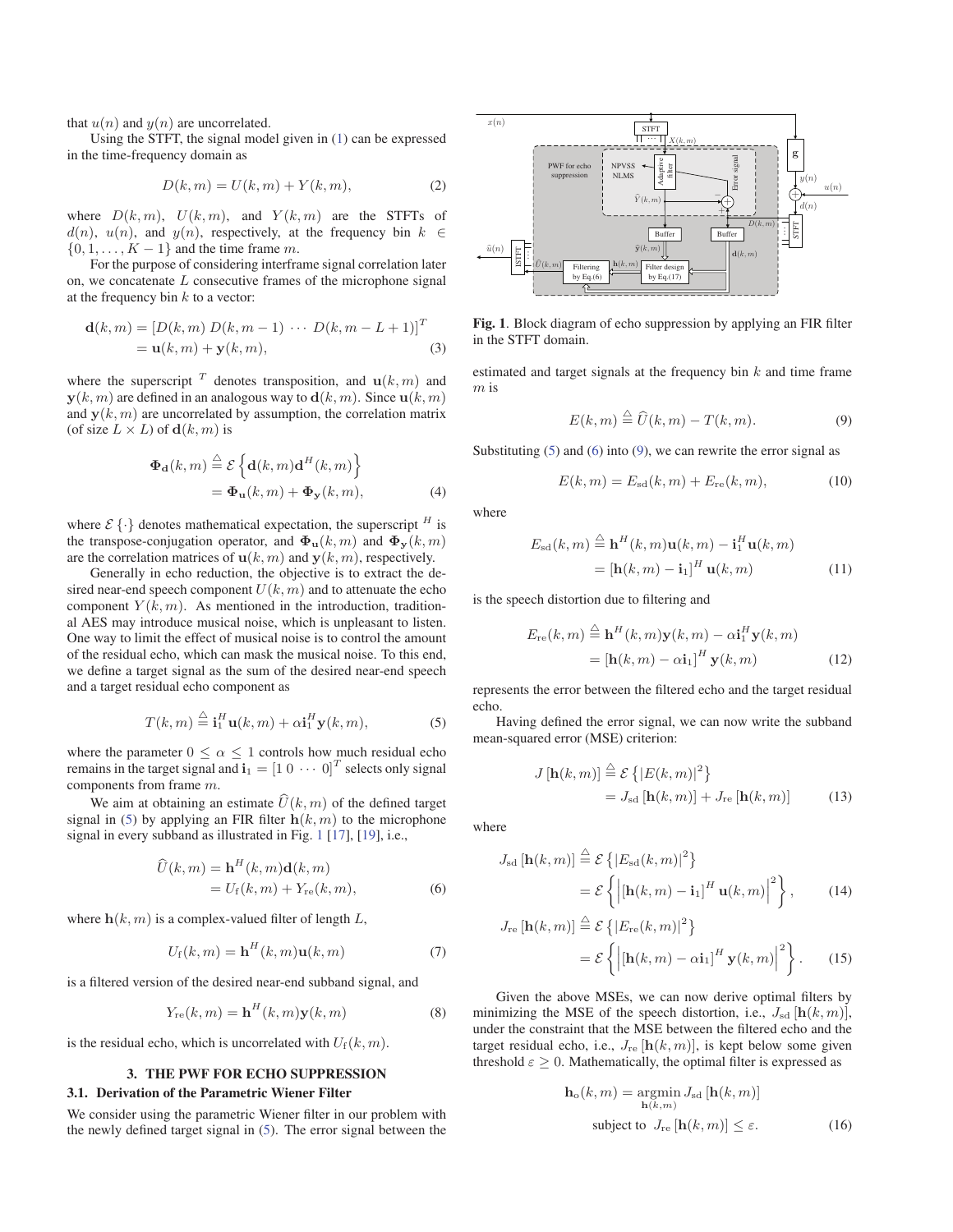Solving the above problem using the Lagrange method with a multiplier  $\mu$  yields the parametric Wiener filter:

$$
\mathbf{h}_{\text{PWF}}(k,m) = [\mathbf{\Phi}_{\mathbf{u}}(k,m) + \mu \mathbf{\Phi}_{\mathbf{y}}(k,m)]^{-1} \times
$$

$$
[\mathbf{\Phi}_{\mathbf{u}}(k,m)\mathbf{i}_1 + \mu \alpha \mathbf{\Phi}_{\mathbf{y}}(k,m)\mathbf{i}_1].
$$
 (17)

This parametric Wiener filter depends only on the second-order statistics of the subband signals of the desired near-end speech and the echo.

#### 3.2. Properties of the Parametric Wiener Filter

The filter given in (17) can be decomposed into a weighted sum of two Wiener filters: one extracts the near-end speech and the other one extracts the echo signal. By defining the modified correlation matrix of the microphone signal as  $\tilde{\Phi}_{d}(k,m) = \Phi_{u}(k,m) + \Psi_{d}(\Phi_{d}(k,m))$  we can rewrite (17) as  $\mu \Phi_Y(k,m)$ , we can rewrite (17) as

$$
\mathbf{h}_{\text{PWF}}(k,m) = \widetilde{\Phi}_{\mathbf{d}}^{-1}(k,m)\Phi_{\mathbf{u}}(k,m)\mathbf{i}_{1} + \alpha \widetilde{\Phi}_{\mathbf{d}}^{-1}(k,m)\mu\Phi_{\mathbf{y}}(k,m)\mathbf{i}_{1} = (1-\alpha)\mathbf{h}_{\text{T},\mu}(k,m) + \alpha \mathbf{i}_{1}.
$$
 (18)

where  $\mathbf{h}_{\mathrm{T},\mu}(k,m) = \widetilde{\Phi}_{\mathbf{d}}^{-1}(k,m)\Phi_{\mathbf{u}}(k,m)\mathbf{i}_1$  is a tradeoff Wiener filter considering the interframe correlation, which can be derived filter considering the interframe correlation, which can be derived similarly as for the multichannel case in [20]. From (18), it is clear that by introducing the residual echo control parameter  $\alpha$ , the obtained filter can be seen as a weighted sum of a tradeoff Wiener and the unit filters.

If  $\alpha = 0$ , the parametric Wiener filter  $\mathbf{h}_{PWF}(k,m)$  degenerates to the well-known tradeoff Wiener filter [20], [21], where the target signal is the desired near-end speech only. The Lagrangian multiplier  $\mu$  adjusts the quality of the near-end speech, i.e., it enables control of the level of over- or underestimation. For  $\mu = 1$ , by adjusting the value of  $\alpha$  from 0 to 1, the parametric Wiener filter can control the level of the residual echo, which is similar to the filter derived in [22], [23] in the context of binaural hearing aids. For both  $\mu = 1$  and  $\alpha = 0$ , the parametric Wiener filter degenerates to the conventional Wiener filter that considers the correlation between L consecutive time frames. In this case and if  $L = 1$ , the parametric Wiener filter degenerates to a simple Wiener gain filter as in [9]–[16].

## 4. EXPERIMENTS

In this section, we study the developed parametric Wiener filter through experiments and investigate the impact of the value of the parameters  $\mu$  and  $\alpha$  in (17) on the echo suppression performance.

#### 4.1. Experimental Setup and Estimation of the Statistics

The far-end and near-end speech signals used in the experiments are recorded in an anechoic room from male and female talkers separately. They are sampled at 8 kHz and quantized with 16 bits. The echo signal is generated by convolving the far-end speech with an impulse response measured in a room with a reverberation time  $T_{60}$ of approximately 380 ms and the distance between the loudspeaker and microphone is 1.5 m. The microphone signal is then synthesized by superimposing this echo with the near-end signal and white Gaussian noise is then added to control the SNR to be 30 dB.

The overlap-add technique is employed in the implementation with a DFT length of  $K = 256$  and 75% overlap between neighboring frames. To overcome the aliasing problem, a Kaiser window is applied both before the STFT and after the inverse STFT.



Fig. 2. An example for different signals processed by a conventional Wiener filter: (a) microphone signal  $d(n)$ , (b) echo  $y(n)$  and residual echo  $y_{\text{re}}(n)$ , and (c) near-end signal  $u(n)$  and estimated near-end signal  $\hat{u}(n)$ .  $\mu = 1$ ,  $\alpha = 0$ ,  $\lambda = 0.35$ , and  $L = 4$ .

To implement the parametric Wiener filter in (17) for echo suppression, the paramount issue is to have a good estimate of the correlation matrices  $\Phi_{\mathbf{u}}(k,m)$  and  $\Phi_{\mathbf{y}}(k,m)$ . In all experiments, an NPVSS NLMS algorithm is used to estimate the echo component  $\hat{Y}(k, m)$  in every frequency bin k and time frame m in the STFT<br>domain [4], [24]. The  $\Phi_d(k, m)$  and  $\Phi_{\hat{Y}}(k, m)$  matrices are then<br>computed with a rank-1 undate approach [25]. domain [4], [24]. The  $\Phi_{d}(k,m)$  and  $\Phi_{\hat{v}}(k,m)$  matrices are then computed with a rank-1 update approach [25]:

$$
\mathbf{\Phi}_{\mathbf{z}}(k,m) = \lambda \mathbf{\Phi}_{\mathbf{z}}(k,m-1) + (1-\lambda)\mathbf{z}(k,m)\mathbf{z}^H(k,m), \tag{19}
$$

where  $\lambda \in (0,1)$  is a forgetting factor, and  $z(k,m) \in$  ${\bf d}(k,m), \hat{\bf y}(k,m)$ . Note that, in our simulations, we use the first 100 frames to compute the initial estimates of the  $\Phi_{d}(k, m)$  and  $\Phi_{\tilde{\mathbf{v}}}(k, m)$  matrices with a short-time average. Finally,  $\Phi_{\mathbf{u}}(k, m)$  is  $\Phi_{\hat{\mathbf{v}}}(k,m)$  matrices with a short-time average. Finally,  $\Phi_{\mathbf{u}}(k,m)$  is **EV**<sub>**2**</sub> (k,m) matrices with a short-time average. Finally,  $\Phi_{\mathbf{u}}(k,m)$  is estimated as  $\Phi_{\mathbf{u}}(k,m) = \Phi_{\mathbf{d}}(k,m) - \Phi_{\hat{\mathbf{y}}}(k,m)$ , which is ensured to be positive semi-definite. For numerical stability we invert to be positive semi-definite. For numerical stability, we invert the correlation matrices by a truncated eigenvalue decomposition (EVD) as in [26]. We test the performance of the parametric Wiener filter during single- and double-talk (between 6 and 14 seconds). While it is a very important issue, how to effectively detect the double-talk situation is beyond the scope of this paper. So, we set aside the double-talk detection issue and directly use an "ideal" detector to stop the filter adaptation during double-talk periods.

In all experiments, we set  $\lambda = 0.35$  and  $L = 4$ . To visualize the echo suppression performance, Fig. 2 plots the residual echo and estimated near-end signals obtained with the parametric Wiener filter, i.e., (17) with  $\mu = 1$  and  $\alpha = 0$ . The microphone, echo, and nearend signals are also plotted for comparison. As can be seen from Fig. 2, the parametric Wiener filter achieves a significant amount of echo suppression while maintaining the near-end signal after processing close to the original one.

## 4.2. Performance Measures

To evaluate the echo suppression performance of the parametric Wiener filter, we use three performance metrics: echo suppression gain (ESG), near-end speech distortion index, and the perceptual evaluation of speech quality (PESQ) measure [27]. The ESG, which is also called echo-return loss enhancement (ERLE) in AEC [3], [28], is defined as

$$
\text{ESG}(n) = 10 \log_{10} \frac{\mathcal{E}\left\{y^2(n)\right\}}{\mathcal{E}\left\{y_{\text{re}}^2(n)\right\}},\tag{20}
$$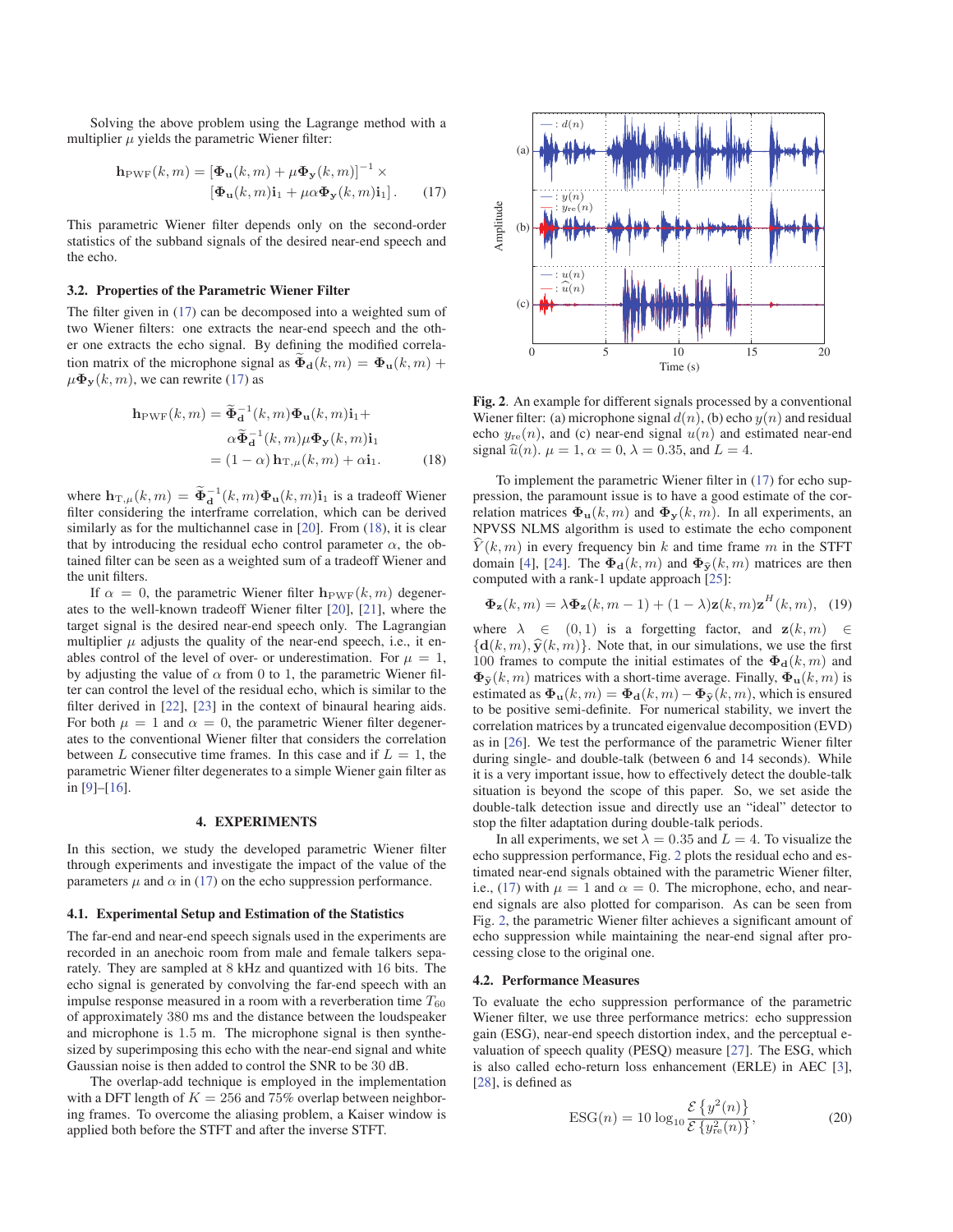

Fig. 3. Echo suppression performance of the parametric Wiener filter: (a) ESG and (b) speech distortion index,  $v_{sd}$ .  $\lambda = 0.35$  and  $L = 4$ . The performance of the traditional Wiener gain filter (with  $\mu = 1$ ,  $\alpha = 0$ , and  $L = 1$ ) is also plotted for comparison.

and the near-end speech distortion index [17], [29] is given by

$$
v_{\rm sd}(n) = 10 \log_{10} \frac{\mathcal{E}\left\{ [u(n) - u_{\rm f}(n)]^2 \right\}}{\mathcal{E}\left\{ u^2(n) \right\}},
$$
 (21)

where  $y_{\text{re}}(n)$  and  $u_{\text{f}}(n)$  are the time-domain signals reconstructed from  $Y_{\text{re}}(k,m)$  in (8) and  $U_{\text{f}}(k,m)$  in (7), respectively.

#### 4.3. Echo Suppression Performance as a Function of  $\mu$  and  $\alpha$

The first experiment investigates the influence of the value of the parameters  $\mu$  and  $\alpha$  in (18) on the echo suppression performance. The results as a function of time for different values of  $\mu$ , are presented in Fig. 3. For comparison, the experimental results of the traditional Wiener gain filter (with  $\mu = 1$ ,  $\alpha = 0$ , and  $L = 1$ , as mentioned in Section 3.2) are also plotted.

First, we set  $\alpha = 0$ , vary the value of  $\mu$  from 0.5 to 5, and the results are plotted in solid lines in Fig. 3. As can be seen, a larger value of  $\mu$  leads to a higher ESG; but the speech distortion index increases as well. So, the parameter  $\mu$  allows a compromise between echo attenuation and near-end speech distortion, i.e., by choosing a larger value of  $\mu$ , it is possible to achieve a higher ESG by slightly increasing the speech distortion, and vice versa.

Then, we set  $\mu$  to 1, adjust the value of  $\alpha$  from 0 to 0.3, and the results are also plotted in Fig. 3 (with dotted lines). It is clearly seen that both the ESG and speech distortion index decrease as the value of  $\alpha$  increases.

For a fixed value of  $\mu$  and  $\alpha$ , e.g.,  $\mu = 1$  and  $\alpha = 0$ , one can see that the PWF can achieve more than 25 dB echo attenuation while the near-end speech distortion is less than  $-20$  dB during the double-talk situation, which is sufficient for many applications.

Figure 3 also plots the results for the traditional Wiener gain filter, i.e.,  $L = 1$ . Comparing the results of the parameter Wiener filter with  $L = 4$  with those of the traditional Wiener gain, one can see that the PWF yields a much higher ESG than the traditional Wiener gain (the dark line) during double-talk at the cost of adding slightly



Fig. 4. The PESQ score of the parametric Wiener filter as a function of  $\mu$  and  $\alpha$  with  $\lambda = 0.35$  and  $L = 4$ . The higher colorful surface is the PESQ score calculated between  $u(n)$  and  $\hat{u}(n)$ , whereas the blue flat surface is the PESQ score calculated between  $u(n)$  and  $d(n)$ .

more speech distortion to the desired near-end speech. This shows the advantage of using the interframe correlation in echo suppression.

#### 4.4. Speech Quality Evaluation with PESQ

In the third experiment, we evaluate the quality of the estimated nearend speech through the PESQ measure as a function of the parameter  $\mu$  and  $\alpha$ . The PESQ score calculated between the near-end and microphone signals are used as a benchmark for comparison. The results are plotted in Fig. 4. One can see that, for a small value of  $\alpha$  ( $\alpha$  < 0.05), the PESQ score is not a monotonic function with respect to  $\mu$ . It first increases and then decreases as the value of  $\mu$ increases. The underlying reason can be explained as follows. As shown in Section 4.3, both ESG and the near-end speech distortion increases with the value of  $\mu$ . When  $\mu$  is smaller, increasing its value can help increase ESG, thereby improving the PESQ score. But when the value of  $\mu$  is large, the near-end speech distortion is also high, which causes degradation in PESQ.

For all values of  $\mu$ , if  $\alpha = 1$ , the filter in (18) becomes a unit one, so the echo signal is not attenuated and remains in the target signal. In this case, the filtering processing does not change the PESQ score as confirmed by Fig. 4. As the value of  $\alpha$  increases from 0 to 1, the amount of echo attenuation decreases, so does the PESQ score, which is clearly seen in Fig. 4.

The highest PESQ score is obtained when  $\mu$  is approximately 0.5 and  $\alpha = 0$  in all the studied experimental conditions. This answers the question why we are interested in the parametric Wiener filter approach. Briefly, the parametric Wiener filter can yield better echo suppression performance as compared to the traditional Wiener filter if the value of the parameters  $\mu$  and  $\alpha$  are properly chosen.

## 5. CONCLUSIONS

This paper investigated the problem of AES in the STFT domain. Based on the use of interframe correlation, an AES framework was formed and a parametric Wiener filter was then derived by minimizing the near-end speech distortion with a constraint on the level of the residual echo. By adjusting the two parameters  $\mu$  and  $\alpha$  in the parametric Wiener filter, one can control the level of the residual echo and identify a proper tradeoff between the amount of echo attenuation and the degree of near-end speech distortion for better perceived speech quality. Simulation results verified the properties of the developed parametric Wiener filter for AES.